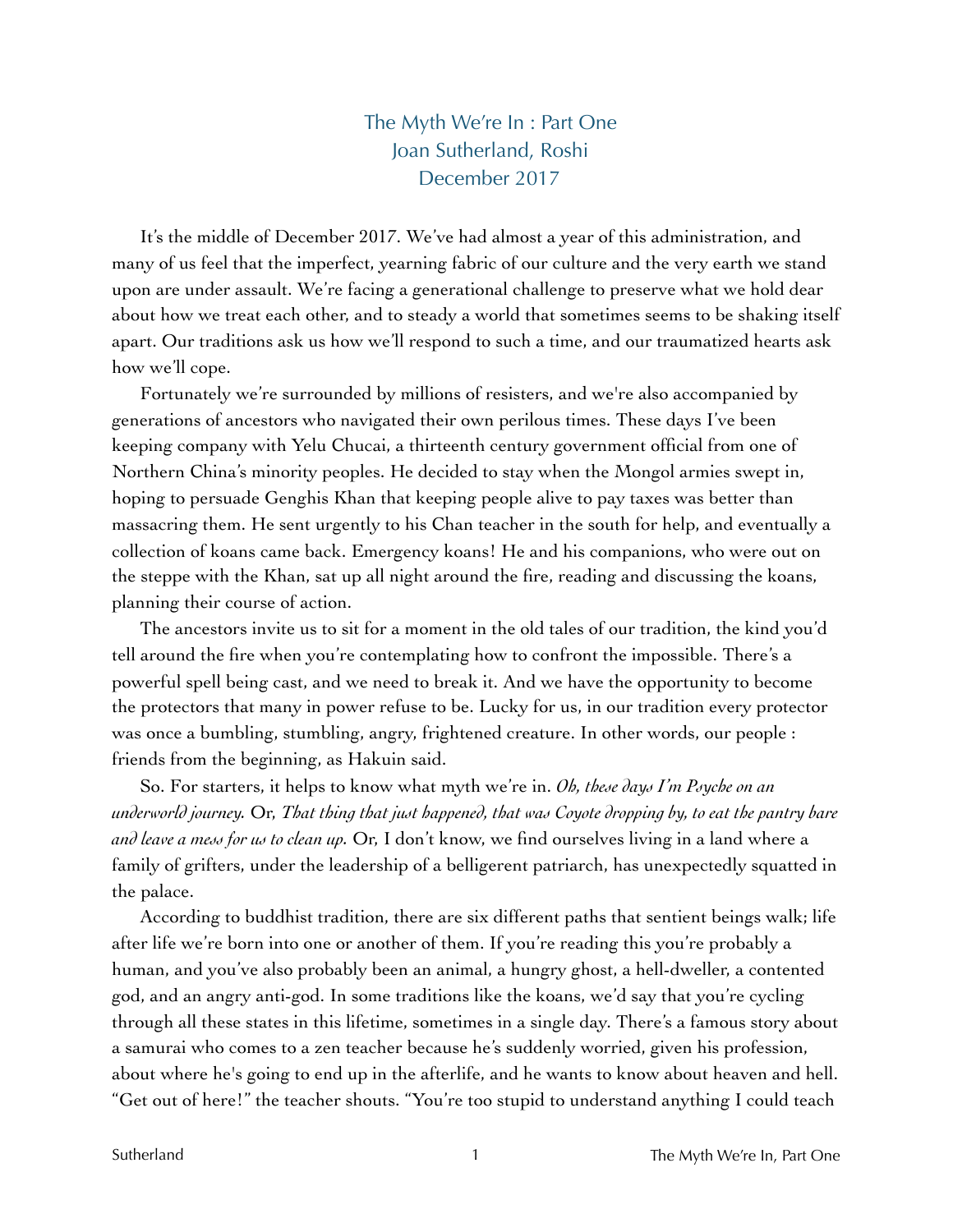you!" Apoplectic with rage, the samurai reaches for his sword. "That's hell," says the teacher mildly. "Come have tea with me and we'll begin." The samurai instantly relaxes. "And that's heaven," the teacher says.

Our current grifter-in-chief seems like the embodiment of one of the six states : an asura, an angry anti-god in a perpetual fight with, well, pretty much everything. Asuras are awash in rage, megalomania, and dishonesty. They're addicted to their passions, claw for dominance, and casually abuse others. Their lives are full of indulgences and pleasures, but they're consumed with envy and resentment. (I'm quoting from traditional buddhist literature, not from contemporary media coverage.)

We all have some asura in us, just as we all have some contented god and some hungry ghost, too. We can understand asura consciousness because it's not entirely foreign to us; it's just unusual to find, as we do with our asura president, such a concentrated version of it, undiluted by empathy or curiosity or self-awareness.

Beings who are partial in this way can only see the world in their own narrow bandwidth. To hungry ghosts, everything looks like food they're desperate to consume. The particular danger with asuras is their relentless energy for remaking the world to fit how they see things. Think of a moment you were undone by fury, when maybe you literally saw red, and then imagine feeling that way pretty much all the time. And then imagine that the only relief you experience is when you can make the outer world match that inner state. And the relief is fleeting, so you have to keep whipping up new chaos to find relief again. And finally, imagine that your capacity to care about the consequences of the chaos for anyone else is a small and sporadic thing.

A mind like that can cast a powerful spell. We need to develop antidotes, so that our own more variegated psyches can survive the spreading red, and we can defend the whole, complex, many-pathed world against the terrible purity of the asura president.

☸ ☸ ☸

How is it that we can feel sympathy for some monsters, like John Gardner's Grendel or Anne Carson's Geryon? Why do we ache for the pain of their monstrosity, identify with their clumsiness and incomprehension? It's easy to make up a sympathetic story about the Minotaur, for example : poor misshapen beast through no fault of his own, an embarrassment to guilty people who stick him in the basement. Who could he be if he weren't so miserably confined? What does he dream of? There is a place inside imagination where he and I can look into each other's eyes.

There is no tragic nobility, not even a proper monstrousness, in the asura president. Some ancients thought that asuras are spirits of the dead, but our asura president seems more like someone not yet born into the grace of the world, a thick rock or lump of clay, in a state of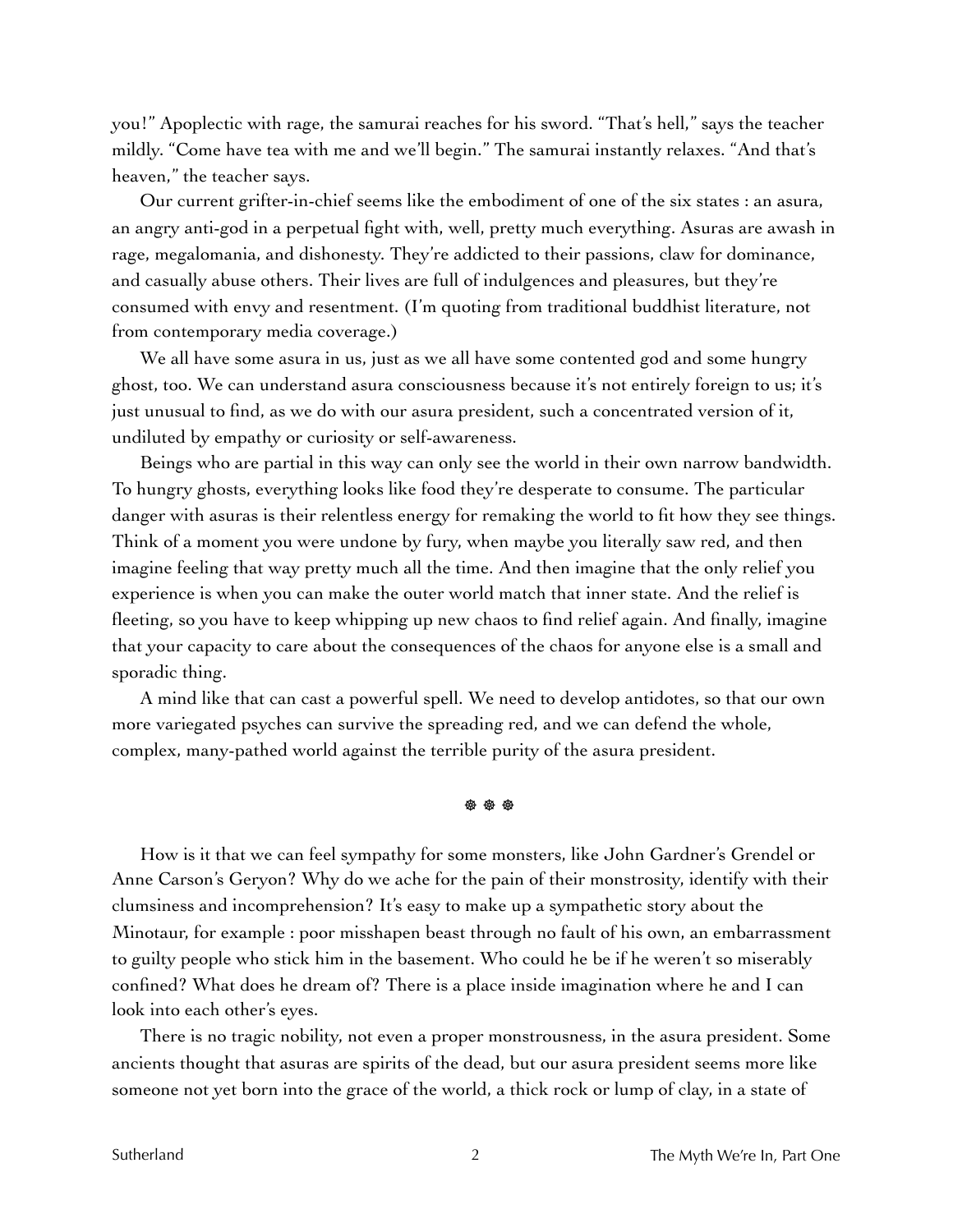perpetual fury at the fact of living but not really being alive. The asura president is exiled from our pity : His story doesn't move us; we just want him to stop. I cannot imagine what he dreams of, or if he dreams at all.

In buddhist terms, if this asura were a proper monster he could be transformed into a protector, putting his ferocity at the service of others. The problem is that he'd have to *want* to be transformed, and this asura seems to have no such wish, though he's been given a position that would make him one of the most powerful protectors on the planet.

But we can do what he refuses to : We can become protectors. We can do our best to contain the damage that he and his grifter family and his hangers-on are doing. This time will end  $-$  there has never yet been a time that didn't end  $-$  and in the meantime we can keep alive the arts of devotion and courage, honesty and kindness.

In the old mythologies, asuras lived with the contented gods on top of Sumeru, the mountain at the center of the world. But they were so troublesome that Indra, the god of gods, threw them off the peak one night as they slept. They woke in the morning and saw that the great tree outside their windows was the tree of earth, not the tree of heaven anymore. Furious, the asuras strapped on their armor and charged back up the mountain. Indra led his heavenly army down the slopes to meet them, but he thought the armies were doing too much damage to plants and wildlife, so he withdrew his forces to the summit. The asuras couldn't imagine such an altruistic motivation, and they assumed he'd gone to rally an unbeatable force. They retreated, never to threaten again.

Indra set four Guardians of the World on the lower slopes of Mount Sumeru to contain the asuras, protecting the gods on the summit and the inhabitants of the earth from them.

That's the original, grand story of how protectors came into being to take care of the asuras among us. Later, Chan and Zen include stories of humbler beings — ogres, demons, foxes, head monks — becoming humbler protectors. In these stories, the only qualification for the job is a sincere desire to turn your energy from causing harm toward taking care. Whatever made you a good ogre or fox  $-$  strength, tenacity, cunning  $-$  now makes you a good protector. There's a sense of a vast network of protectors, not always obvious but tangible, hanging out in the marketplace, standing guard at doorways, walking pilgrim paths, living ordinary lives. There's comfort in that, and an invitation.

Before the rise of the protectors, asuras were forever going to war against their neighbors, the contented gods who live lives of happiness and peace. I'm not saying that we're in some archetypal battle between good and evil where we get to be the bright angels, but it does seem true that when asuras attack, some part of people that is fundamentally decent rises to resist. I should say some *parts*, plural, because one of the differences between asuras and asuraresisters is how variegated the resisters are : marching women, immigration lawyers, social justice organizers, investigative journalists, scientists preserving data, judges issuing stays, career civil servants with consciences, implacable investigators, sick people coming out to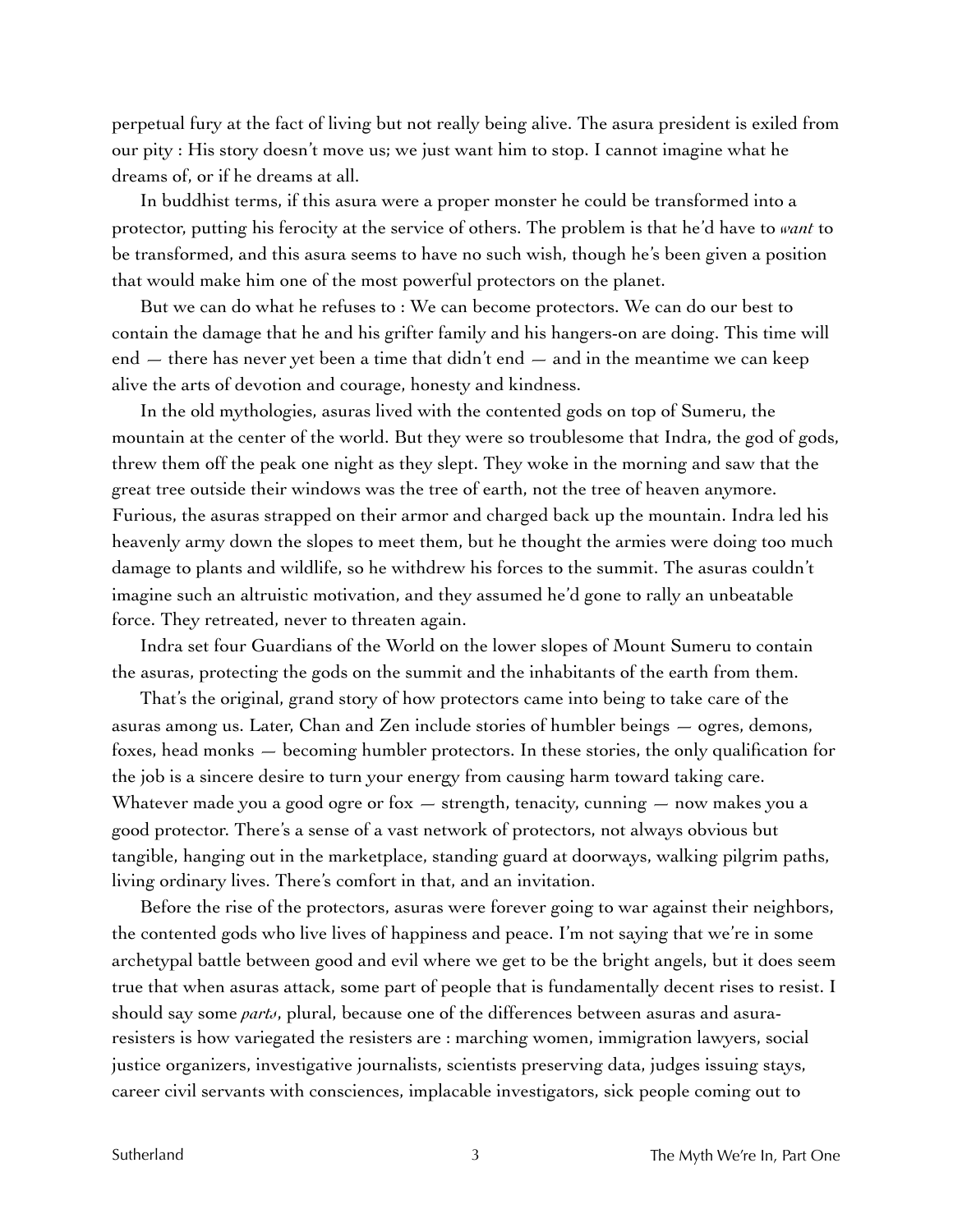protest, new candidates for office, and all the people you know who are talking and organizing amongst themselves. Maybe we should wear badges that say The True Deep State.

Even so, this is a brutal time, and protecting is going to be hard work. Take as one example the Reckoning on the abuse of women in this culture. It broke open in trauma and continues in courage. Courage in the face of assault and its longterm effects, the retraumatization of the election, the loss of privacy and humiliation of speaking publicly, the burden of being asked to come up with remedies, the dread of backlash. It is a bravery willing to be wounded further so that real and lasting change might happen. Because of this bravery, when we've found our way through this valley shadowed by raptor wings, it might be better for our daughters.

☸ ☸ ☸

To become protectors, we have to get out from under the spell of chaos, menace, and despair that's being cast. It's helpful to remember the true purpose of the spell : As individuals we feel vulnerable, afraid for our safety and for the safety of others. We become fixated on the drama or go numb. The spell wants to colonize our natural feeling life and monopolize our attention. On the collective level, the spell aims to divide us from each other. It stokes fear and grievance, encouraging us to mistrust and lash out at one another. The spell is trying to turn us all into asuras.

Spells can be cast, and spells can be broken. We see them for what they are, decline to take them on, stay alert to how they're affecting us anyway, and create the circumstances in which everyone can feel safe enough to turn their backs on them. The spell is trying to make us all the same, and not in a good way. So let us now particularly celebrate variegation, multiplicity, distinctiveness, eccentricity, collages, quilts, and gumbos.

The antidotes to this spell are its opposites : companionship, warmth and curiosity, poems, laughter that doubles you over, a certain cussedness about decency and respect, mountains and rivers, irony, attending to the joys of non-asura life, taking risks on behalf of others, slow food, slow love, slow time, silence. We can walk what buddhists call the middle way, which stretches from deep in the past to deep in the future, and is wide enough to include what is actually happening without being taken over by it. Here are a few preliminary notes on walking a wide road through a valley of shadows.

Things that might help : Noticing when the asura-spell reaches in to grab you by the rage, trying to determine your feeling life for you. The catharsis of anger can be medicine from time to time, but when it becomes habitual, it's like drinking twelve Diet Cokes a day. Every time a story appears of some new and ingenious way to cause harm, is there a love in you that just wants to stop and weep? Refusing to deny that pain is refusing to be made complicit. It is remaining faithful to your companions on this earth. Staying open to the sorrow and grief that